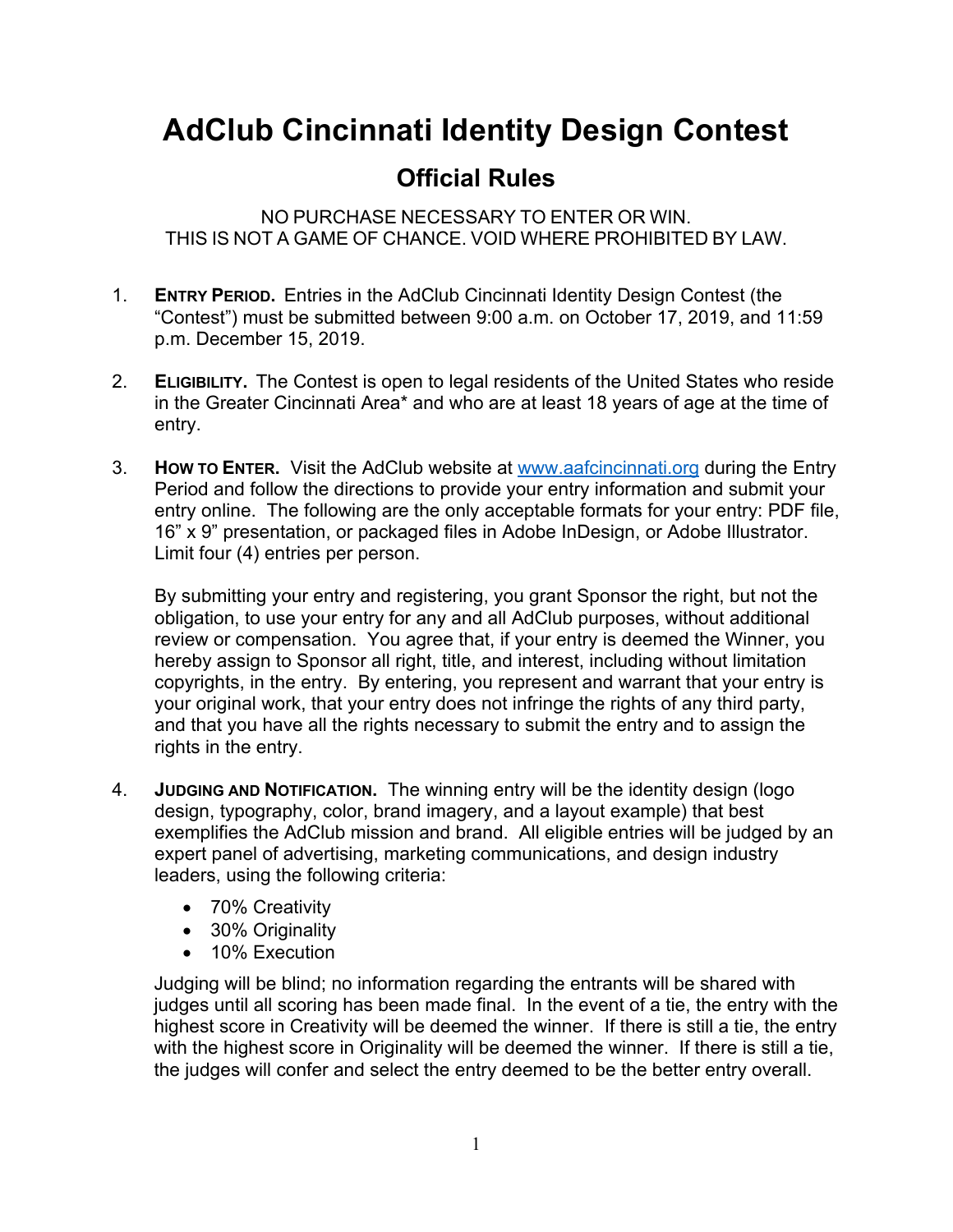The Potential Winner will be notified by email and/or telephone. The Potential Winner will be required to complete and return an Affidavit of Eligibility and Compliance with Official Rules, a Publicity Release, and a Release of Liability within ten (10) days of notification. If the Potential Winner does not respond to notification or does not return the forms in the required time, the prize will go to the person with the next highest score.

5. **PRIZE.** The Winner will receive a cash prize of \$100; two (2) tickets to the Advertising Club of Cincinnati ADDY Award Show to be held February 21, 2020 (approximate retail value of tickets \$80 each, subject to change when ADDY Award Show plans are finalized); and a one-year individual membership to AdClub (approximate retail value \$160). Total approximate retail value of prize package is \$420.

If a portion of the prize becomes unavailable for any reason, Sponsor reserves the right to substitute a prize of the same approximate retail value. All federal, state, and local taxes are the sole responsibility of the Winner.

- 6. **ODDS.** Odds of winning depend on the number and quality of eligible entries. Sponsor cannot predict the number or quality of entries.
- 7. **GENERAL CONDITIONS.** No purchase necessary. Void where prohibited. Any entrant suspected of tampering with or disrupting any aspect of the Contest will be disqualified. All decisions of Sponsor are final. By your participation in the Contest, you (i) agree to be bound by these Official Rules, (ii) agree to release, indemnify, and hold Sponsor, its affiliates, parents, subsidiaries, and divisions, and all of their officers, directors, employees, and agents harmless from any and all claims, liabilities, losses, and damages of any kind arising in whole or in part, directly or indirectly, from your participation in the Contest, from Sponsor's use of your entry, or from your acceptance, possession, use, or misuse of any Prize, and (iii) agree that any dispute or claim will be resolved individually and without resort to class action.
- 8. **LIMITATION OF LIABILITY.** SPONSOR MAKES NO WARRANTIES OF ANY KIND, EXPRESS OR IMPLIED, INCLUDING WITHOUT LIMITATION IMPLIED WARRANTIES OF MERCHANTABILITY, FITNESS FOR A PARTICULAR PURPOSE, OR NONINFRINGEMENT WITH RESPECT TO THE PRIZES. SOME JURISDICTIONS MAY NOT PERMIT LIMITATIONS OR EXCLUSION OF LIABILITY FOR INCIDENTAL OR CONSEQUENTIAL DAMAGES OR EXCLUSION OF IMPLIED WARRANTIES. CHECK YOUR LOCAL LAWS TO DETERMINE IF ANY OF THE ABOVE LIMITATIONS OR EXCLUSIONS MAY NOT APPLY TO YOU. Sponsor is not responsible for late, lost, misdirected, or unintelligible entries, including entries not received because of interrupted or unavailable network servers, failed communications networks or equipment, computer hardware or software, or other errors or malfunctions whether human, mechanical, or electronic. Should Sponsor, in its sole discretion, determine that